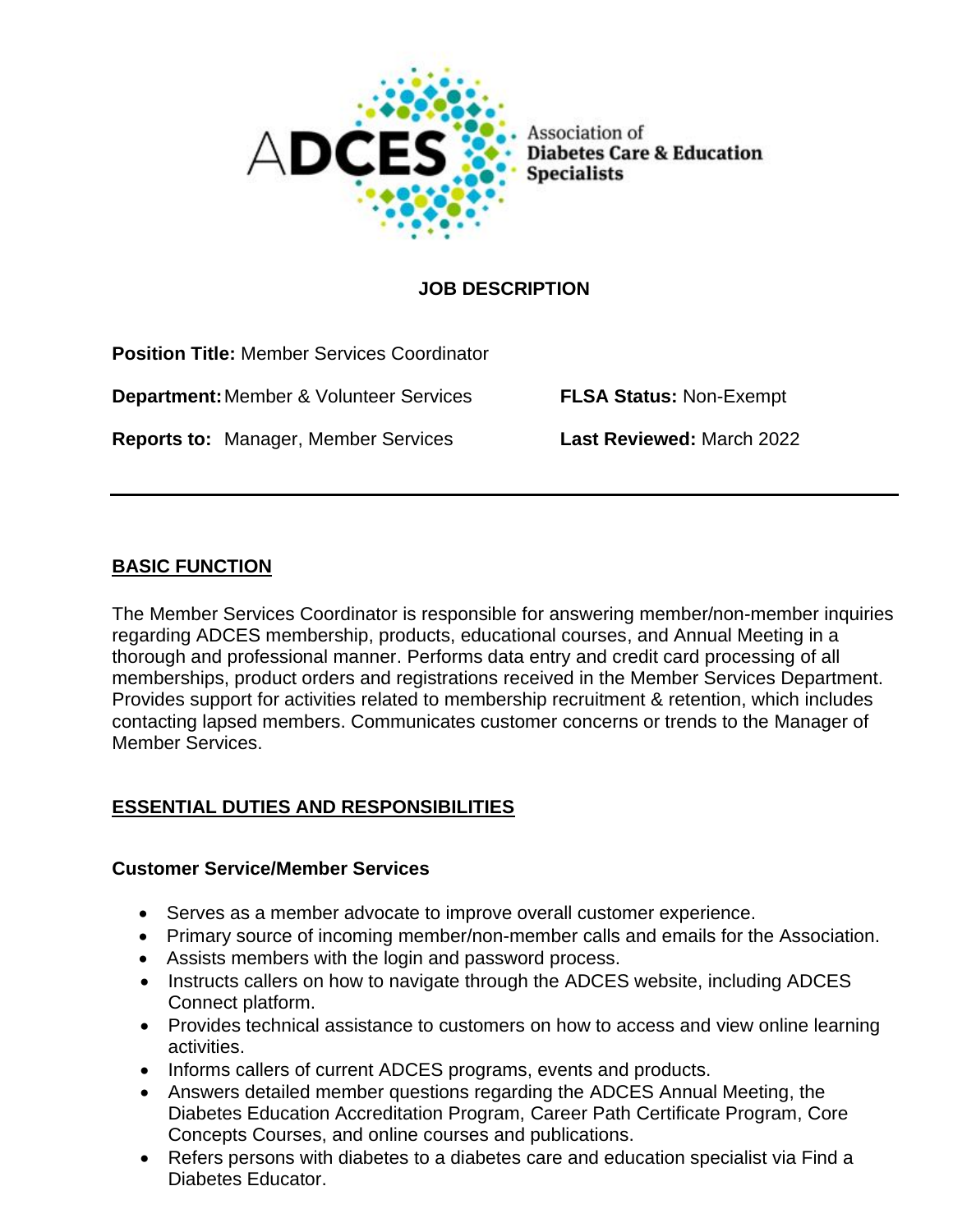# **Member Services Administration**

- Processes new member applications and membership renewals.
- Processes credit card payments for membership fees and related refunds. Works with the Accounting Department to correct any dues payment discrepancies.
- Reviews installment payments which are expired or declined, and contacts the member to update their record.
- Mails and emails new member receipts as requested.
- Generates monthly mailing lists for internal and external customers, i.e telemarketing vendor.
- Triages all emails sent to Member Services mailboxes and responds directly as appropriate
- Reviews membership, educational programs, and product information on website, reporting to the Manager of Member Services any needed changes or corrections.
- Merges duplicate records within the AMS database on a weekly basis.
- Assists with new member onboarding efforts through calls and emails.
- Suggests recruitment and retention campaigns, as well as target audiences, to assist with marketing efforts.

#### **Webinar Registration and Product Order Processing**

- Processes registration forms for educational programs, credit card payments and related refunds.
- Provides email receipts to course registrants as attendance verification.
- Initiates and processes product orders by phone. Provides verification of product orders by email and tracking orders when needed.

# **Special Projects and Additional Responsibilities**

- Performs assignments that may be requested by the Volunteer Services Department.
- Assists with membership recruitment and retention.
- Maintains an updated file of all ADCES educational offerings.
- Provides back up coverage to Front Desk as needed.

# **KNOWLEDGE, SKILLS, AND ABILITIES**

- Excellent organizational skills required, ability to establish priorities.
- Computer proficiency required.
- Must have effective communication skills, both verbal and written.
- Ability to maintain a positive, courteous, and professional demeanor while conversing with customers, members and staff is essential.
- Must possess ability to comprehend and retain detailed information regarding ADCES products, courses and events.
- Must be innovative, detail-oriented and member/customer dedicated.
- Requires the ability to work both independently and as a team member.
- Flexibility to support workflow demands and collaborate cross-departmentally.
- Must be able to adjust work priorities during high-volume periods.